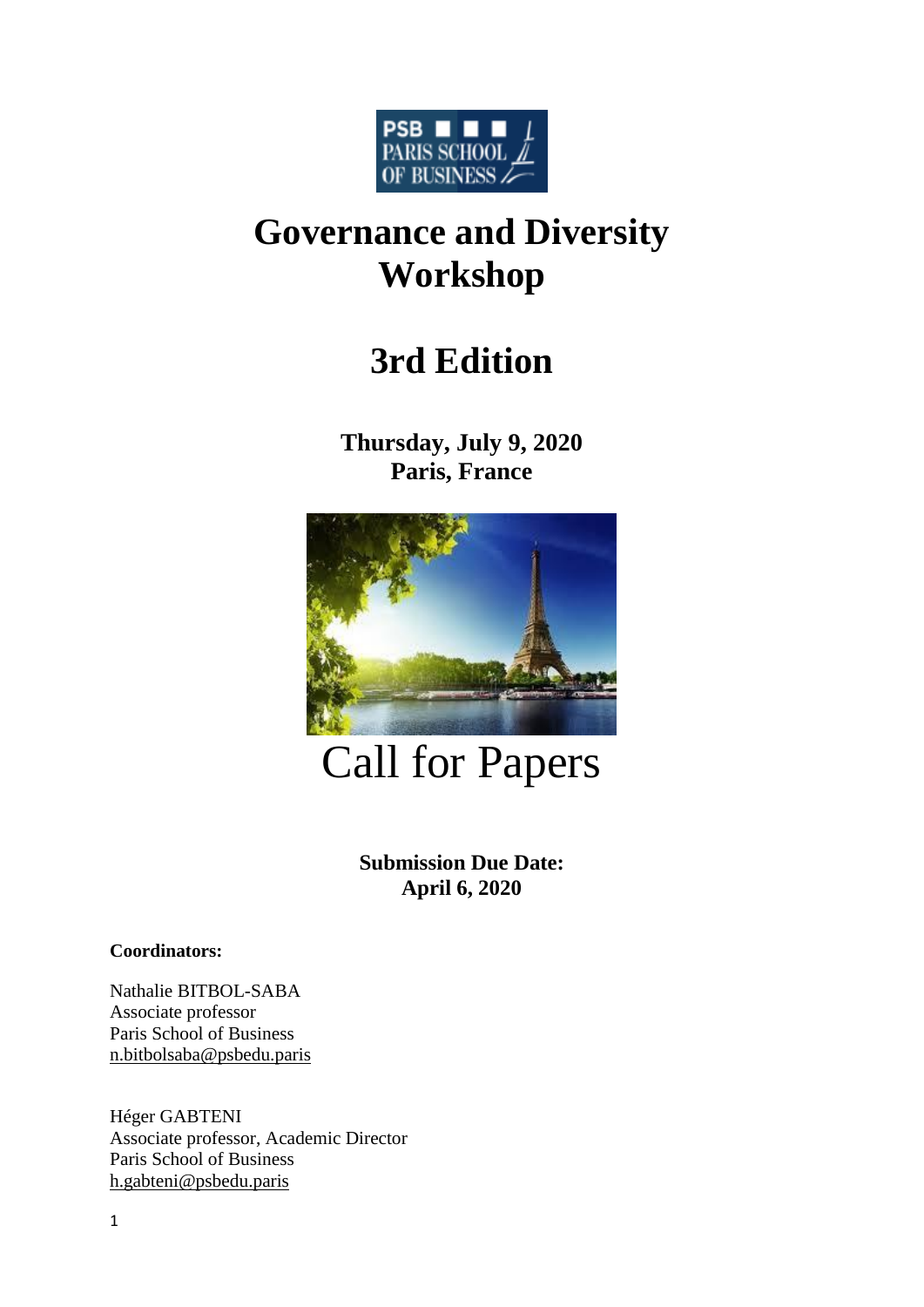There has been extensive conceptual and empirical research on the diversity of corporate governance practices of developed markets. If studies mainly focus on advanced capitalist economies, non-western countries (Jiang & Kim, 2015), emerging markets (Aguilera & Haxhi, 2019) and cross-national comparative studies (Estrin & Prevezer, 2011) are arousing a growing interest, in a context of globalisation and internationalisation. Understanding what the salient national differences are, exploring international convergence trends and the transportability of best practices remain hotly debated. As corporate governance practices are shaped by the larger environment including institutional (Aguilera & Jackson, 2003; Terjesen et al., 2015) and political (Terjesen & Singh, 2008) contexts of countries, there are necessarily multiple practices leading to effective corporate governance.

Studying governance and diversity also means exploring the composition of boards of directors in different types of organisations and countries. The attention on the issues of corporate board composition and 'refreshment' is not new, but the focus on board diversity has never been sharper within organisations. Enhancing board diversity is a key topic in corporate governance. Board diversity is not a static concept but a relevant mix of several dimensions (e.g. gender, age, nationality, ethnicity, educational and cultural background, skills, experience and tenure) for the board, based on business goals and future developments. The links between board diversity and performance (Frijns et al., 2016; Shehata et al., 2017) are attracting increasing interest. A number of studies have found positive links between board gender diversity and strategic decision-making (Nielsen & Huse, 2010) as well as board effectiveness (Terjesen et al., 2016). Carrying out comparative studies (Bonn et al., 2004), exploring corporate governance structures not only within the western world but also in nonwestern countries (Husted & De Sousa-Filo, 2019) as well as in emerging markets (Hoang et al., 2018; Katmon et al., 2019) could enable us to advance our understanding of corporate board diversity across the world.

Although female board participation is increasingly recognised across the world, overall progress has been slow and women are still under-represented on corporate boards. Some European countries, including France, Spain, Germany and the Netherlands (Adam & Ferreira, 2009), have imposed specific quotas for female directors on corporate boards, while the quota approach does not have traction in many other parts of the world. The ethnicity (Singh & Point, 2006) and the age diversity (Bonn et al., 2004; Shehata et al., 2017) still remain concerns while the change in the skillsets and expertise of new directors compared to incumbent directors and the increase in non-financial skills deserve to be studied. A broader approach to board diversity could also enhance the benefits it provides and enable further improvements for organisations.

While many of the contemporary debates about the value of diversity in the board of directors approach this concept as a performance driver, board diversity is increasingly recognised as a value and an end in itself, a manifestation of the fundamental democratic values of equality and social justice. As sustainability and corporate culture become focus items for many investors and companies, we can expect this trend to continue. Recent corporate governance research focuses on the need for organisations to adopt an ethical conduct in their operations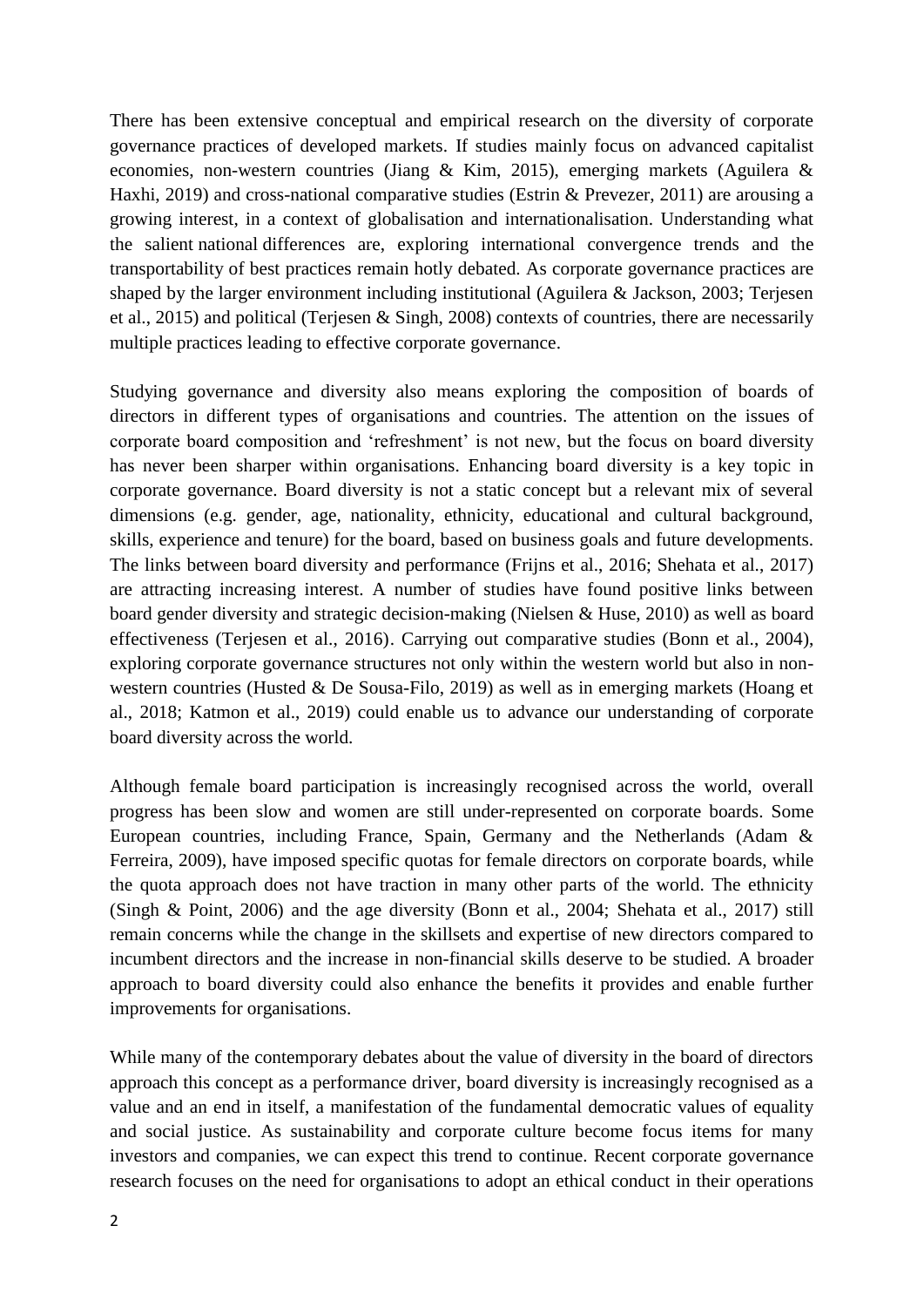and governance. There is an increasing awareness on issues related to governance, board diversity and CSR (Harjoto et al., 2015; Rao & Tilt, 2016). Studies have shown how the diversity of board resources and the number of women on boards affect firms' Corporate Social Responsibility (CSR) ratings, and how, in turn, CSR influences corporate reputation (Bear et al., 2010).

While some organisations choose to fully endorse diversity practices, some others simply seek to comply with the minimum requirements without truly internalising good governance practices. Surveys (PWC's 2019 annual corporate directors survey) also reveal signs of "diversity fatigue" among board directors (Loop & DeNicola, 2019) who report that diversity efforts are motivated by political correctness. In such a context, there is a great need for academics to share their perspectives on diversity in the boardroom with practitioners (companies, investors, consultants, head hunters) and to build impactful collaborations with them. This workshop aims to stimulate a dialogue between research and practice in order to create synergies, increased value-added and positive results for individuals, organisations and society as a whole.

The 3<sup>rd</sup> Edition of Governance and Diversity Workshop aims to contribute to board diversity research and calls for research papers related (but not limited) to the following topics:

- Diversity of corporate governance models
- Codes of good governance and diversity
- Corporate governance and stakeholders diversity
- Cross-National Diversity of Corporate Governance
- Corporate governance and international convergence issues
- Board diversity and firm's performance / information processing / team dynamics / decision making / risk taking / change management / innovation /value creation
- Board diversity issues in listed corporations, entrepreneurial firms, family firms
- Corporate Governance, diversity and Shareholder Communication
- Board diversity: practices, discourses, tensions and legitimisation strategies
- Governance and diversity issues in non-Western and developing countries
- Comparative research on governance and diversity
- Gender diversity in corporate board: laws and quotas
- The intersectionality of gender, race, class in corporate boards
- Going beyond gender and ethnicity on boards: exploring other less explored attributes of directors
- Board diversity and CSR
- Relationship between board diversity and firm's sustainability practices.
- Board diversity and sustainable governance
- Board diversity and ethics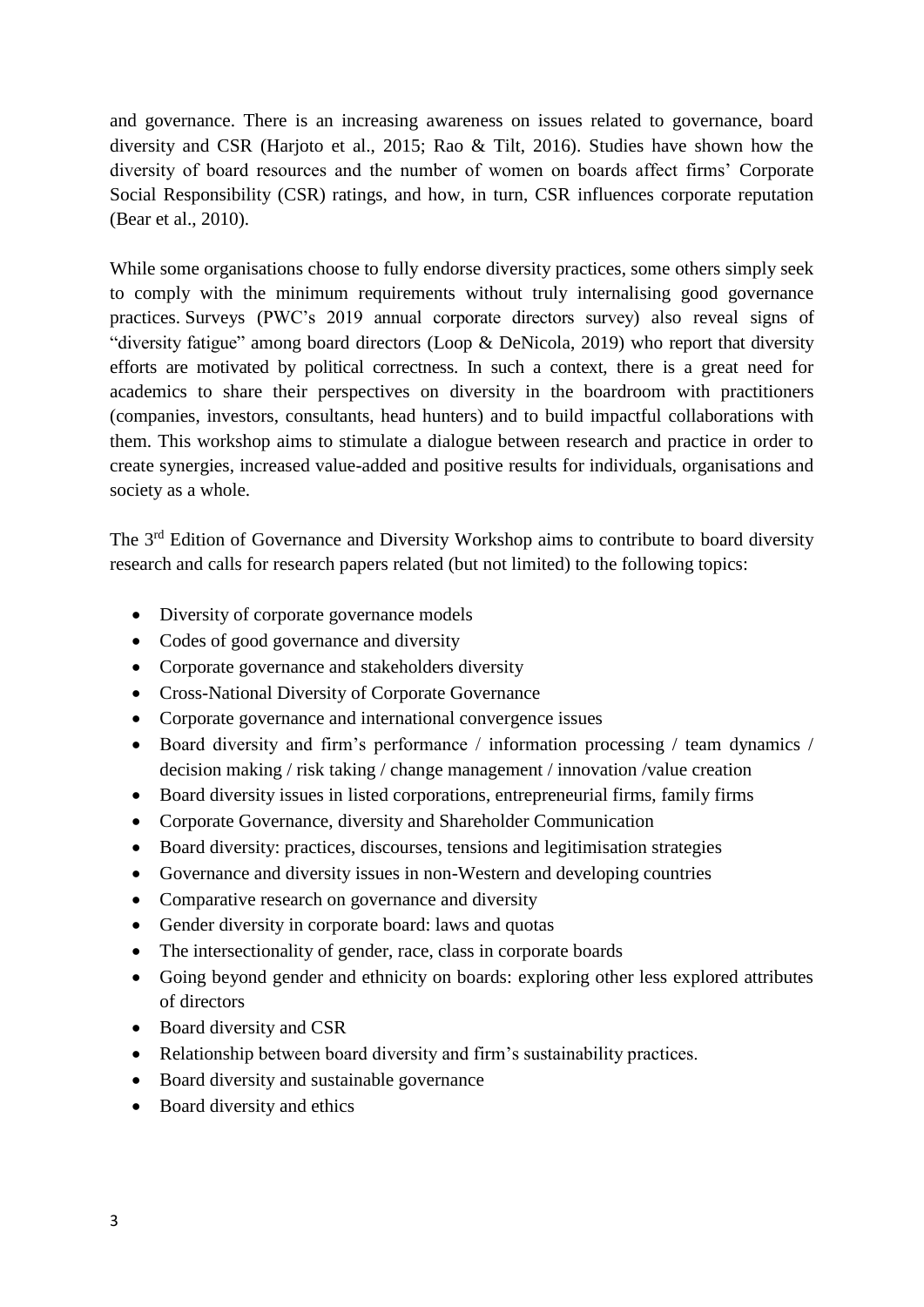To share recent advances in academic research on these themas, we invite you to participate in the Governance and Diversity 3rd Workshop to be held on July 9, 2020 at Paris School of Business, 59 rue Nationale, 75013 Paris, France.

This workshop is designed for researchers in the field of diversity and corporate governance. Due to the transversality and multidisciplinary of this theme, various perspectives can be adopted and research papers in economics, law, accounting, finance, strategy, management as well as organisational behaviour are welcome. Contributions are welcomed from a variety of theoretical, methodological and philosophical traditions related to interpretive, critical, and qualitative approaches. PhD students and early careers scholars are most welcome as presenters and participants, particularly scholars from non-Western countries and emerging regions of the world, as well as scholars interested in or working on these regions. We also welcome practitioners, and encourage scholars collaborating with practitioners to attend this workshop together.

### **Workshop Details**

All works from PhD students, young or experienced doctors will be considered with kindness. Abstracts of 300 - 400 words (plus references) can be written in French or English. They must include scientific specialty, contact information and institution of attachment. They should be send by April 6, 2020 with the mention "Governance and Diversity Workshop - call for papers" in the title of the message to:

Nathalie BITBOL-SABA [n.bitbolsaba@psbedu.paris](mailto:n.bitbolsaba@psbedu.paris)

Héger GABTENI [h.gabteni@psbedu.paris](mailto:h.gabteni@psbedu.paris)

Notification of acceptance will be given by May 4, 2020.

Full papers written in French or English (maximum 12,000 words) will be submitted not later than June 7, 2020.

Each paper will be devoted 45 minutes and comprise the discussant's presentation of the paper (20 minutes), the author's response (10 minutes) and audience Q&A (15 minutes).

### **Key dates**

April 6, 2020: abstracts proposals in French or English (maximum 400 words)

May 4, 2020: answer of coordinators

June 7, 2020: submission of full papers in French or English (maximum 12,000 words)

July 9, 2020: Workshop at Paris School of Business, 59 rue Nationale, 75013 Paris, France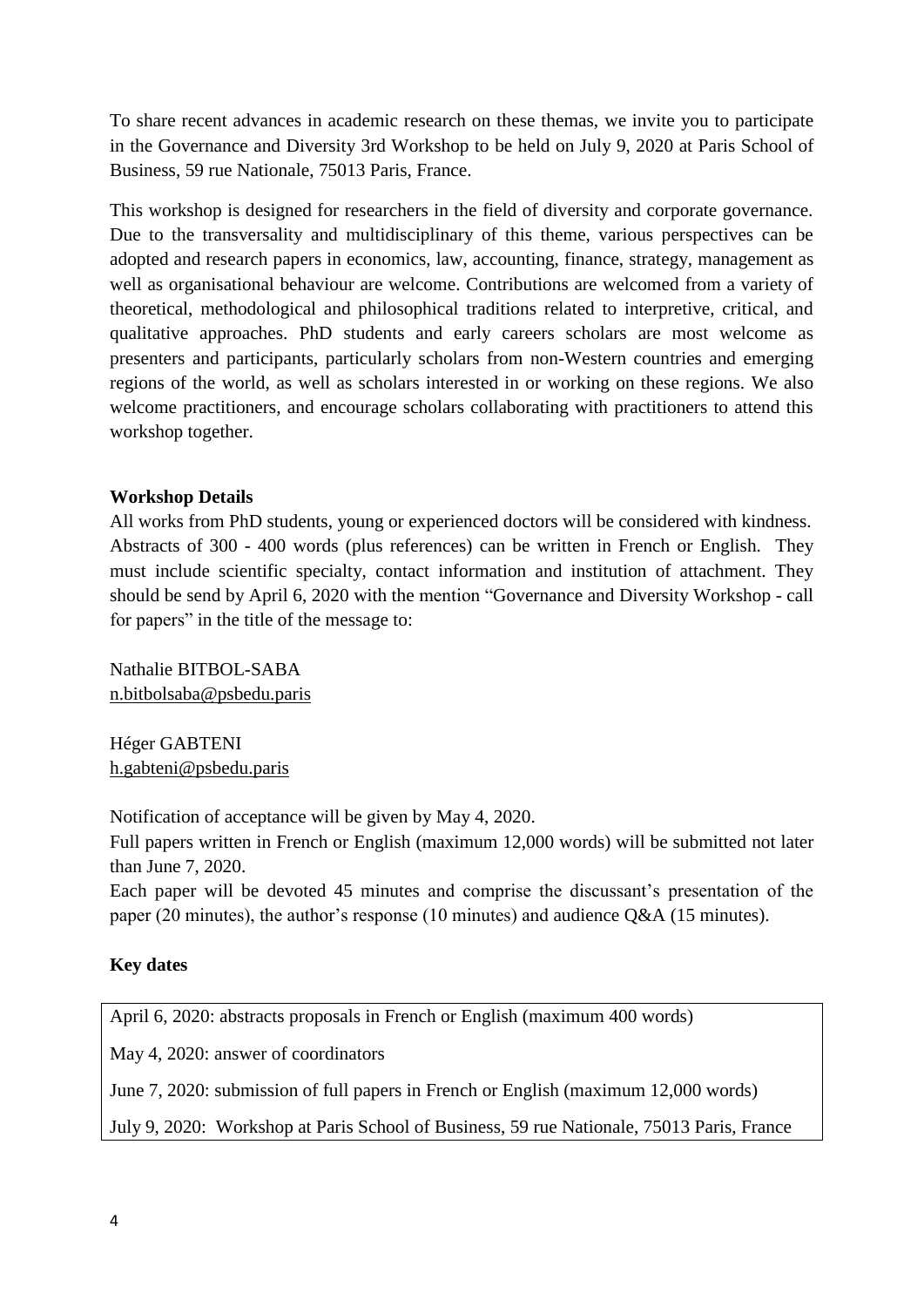#### **Registration Fees**

The registration fee is  $\epsilon$ 80 for the full day and covers coffee, lunch and refreshments. It is  $\epsilon$ 30 euros for PhD students.

#### **References**

Adams, R.B., Ferreira, D. (2009), Women in the Boardroom and their Impact on Governance and Performance, *Journal of Financial Economics*, 94(2), 291-309.

Aguilera, R.V., Haxhi I., (2019), Comparative Corporate Governance in Emerging Markets, *[The Oxford](https://www.oxfordhandbooks.com/view/10.1093/oxfordhb/9780190683948.001.0001/oxfordhb-9780190683948)  [Handbook of Management in Emerging Markets.](https://www.oxfordhandbooks.com/view/10.1093/oxfordhb/9780190683948.001.0001/oxfordhb-9780190683948)*

Bear S., Rahman N., Post C. (2010), The Impact of Board Diversity and Gender Composition on Corporate Social Responsibility and Firm Reputation, *Journal of Business Ethics*, 97(2), pp. 207-221.

Bonn, I., Yoshikawa, T., Phan, P. (2004), Effects of board structure on firm performance : A comparison between Japan and Australia. *Asian Business & Management*, 3, pp 105-125.

Estrin S., Prevezer M.(2011), The role of informal institutions in corporate governance :Brazil, Russia, India and Chinz compared, *Asia Pacific Journal of Management*, 28(1), pp.46-67.

Frijns, B., Dodd, O., & Cimerova, H., (2016), The impact of cultural diversity in corporate boards on firm performance, *Journal of Corporate Finance,* 41, 521-541.

Harjoto, M., Laksmana, I., & Lee, R. (2015), Board diversity and corporate social responsibility, *Journal of Business Ethics*,132 (4), 641-660.

Hoang T.C , Abeysekera I., Ma S., (2018), Board Diversity and Corporate Social Disclosure: Evidence from Vietnam, *[Journal of Business Ethics](https://www.researchgate.net/journal/1573-0697_Journal_of_Business_Ethics?_sg=4Cmc_A7GB9bhLgRd6t8m6qgjnJZ-BwtWBpJkR-V6P9b-L-hxuh20JFwlTJvvS8wWlqTaJWx1sBj89ca9JS4MNt-kXLUuRB0.z5sDusW8qXeIwsgiIA5FI9iLeHLnhF0zw6ZbvjT3QSNtZCqtGDqIIaDCgDgm4us9ASErj20gkWbgLLrTaJpW1w)*, 151(3), pp 833-852.

Husted B.W., De Sousa Filho J.M. (2019), Board structure and environmental, social, and governance disclosure in Latin America, *[Journal of Business Research](https://www.sciencedirect.com/science/journal/01482963)*, [102,](https://www.sciencedirect.com/science/journal/01482963/102/supp/C) pp. 220-227.

Jiang F., Kim K.A. (2015), Corporate governance in China : a modern perspective, *Journal of Corporate Finance*, 32, pp. 190-216.

Katmon N.,Mohamad Z.Z., Norwani N.M., Al Farooque O., (2019), Comprehensive Board Diversity and Quality of Corporate Social Responsibility Disclosure: Evidence from an Emerging Market, *[Journal of Business](https://link.springer.com/journal/10551)  [Ethics](https://link.springer.com/journal/10551)*, 157(2), pp 447–481.

Loop P., DeNicola P., (2019), You've Committed to Increasing Gender Diversity on Your Board. Here's How to Make it Happen, *Harvard Business Review*, [https://hbr.org/2019/02/youve-committed-to-increasing-gender](https://hbr.org/2019/02/youve-committed-to-increasing-gender-diversity-on-your-board-heres-how-to-make-it-happen)[diversity-on-your-board-heres-how-to-make-it-happen](https://hbr.org/2019/02/youve-committed-to-increasing-gender-diversity-on-your-board-heres-how-to-make-it-happen)

Nielsen, S., & Huse, M., (2010), Women directors' contribution to board decision-making and strategic involvement: The role of equality perception*, European Management Review,* 7, 16-29.

PWC's 2019 annual corporate directors survey [https://www.pwc.com/us/en/services/governance-insights](https://www.pwc.com/us/en/services/governance-insights-center/library/annual-corporate-directors-survey.html)[center/library/annual-corporate-directors-survey.html](https://www.pwc.com/us/en/services/governance-insights-center/library/annual-corporate-directors-survey.html)

Rao, K., Tilt, C., (2016), Board Composition and Corporate Social Responsibility: The Role of Diversity, Gender, Strategy and Decision Making, *Journal of Business Ethics*, 138(2), 327-347.

Shehata, N., Salhin, A., & El-Helaly, M., (2017), Board diversity and firm performance: evidence from the UK SMEs, *Applied Economics*, 49(48), 4817-4832.